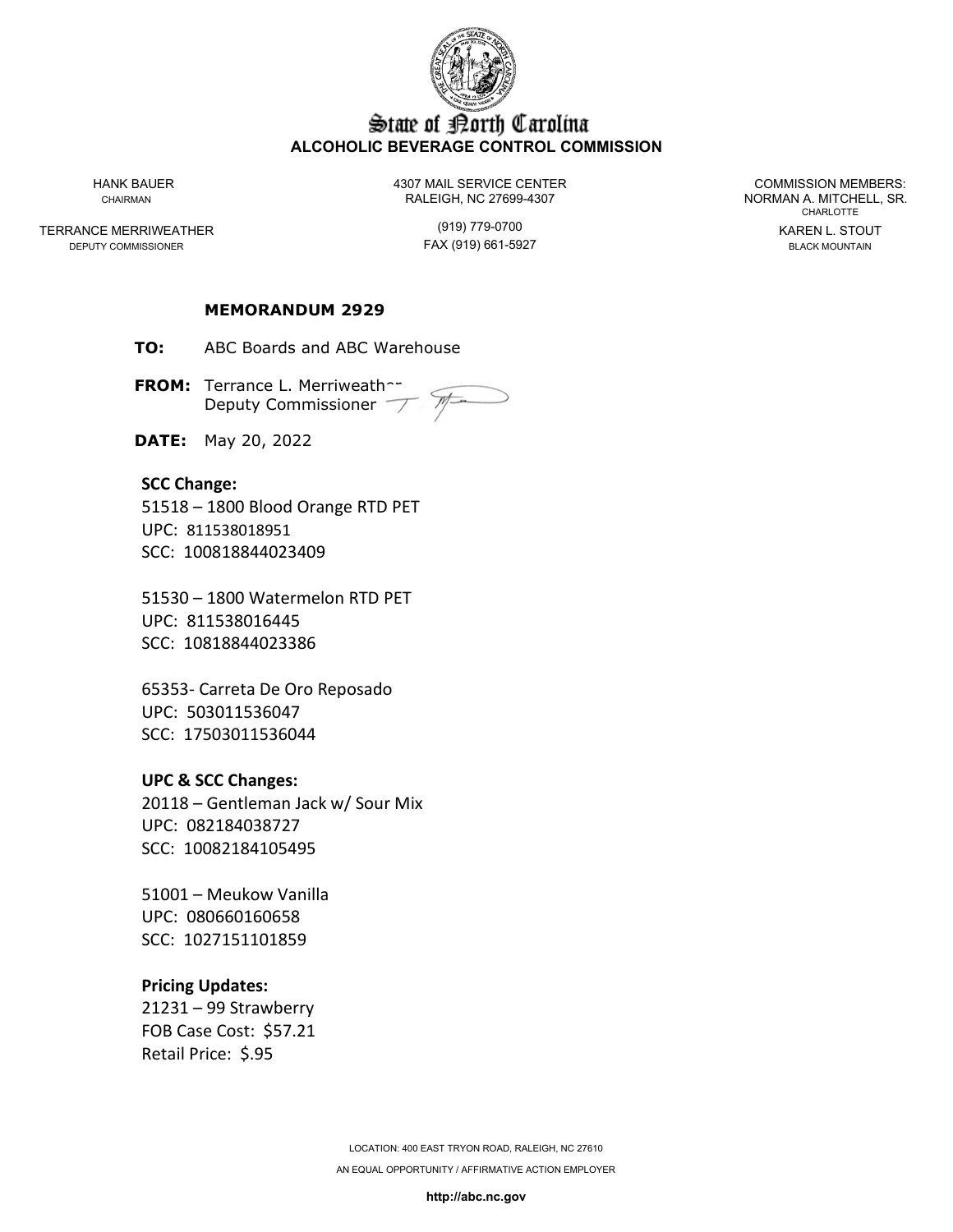Memorandum 2927 Page **2** of **4**

> 20169 – 1800 Silver Okuda San Miguel FOB Case Cost: \$99.20 Retail Price: \$31.95

#### **Product Proof Change:**

66076 – Broadslab Legacy Shine Proof is 100 (previously 90)

#### **Product Name Change:**

66502 – Oak & Grist Genever Inspired Gin (previously Dark Rhythm Gin)

42970 – Citadelle Gin Reserve (previously Citadelle Gin Reserve Solera)

63080 – Galliano Espresso (previously Galliano Ristretto)

19470 – Hennessy XO 2022 Julien Colombier VAP (previously 2021)

#### **Supplier Name Change:**

Catalyst Spirits – Supplier #876 – formerly Wooler Brands (23886 – Howler Head Bourbon – the product under this supplier)

## **Remit To Address Updates:**

Campari America 1114 Ave of Americas, 19<sup>th</sup> Floor New York, NY 10036

USDP / Phillips Lockbox #135037 PO Box 1150 Minneapolis, MN 55480-1150

Associated Brewing Company 219 Little Canada Road E, Suite 100 St. Paul, MN 55117

R M Rose Co PO Box 821 Buford, GA 30515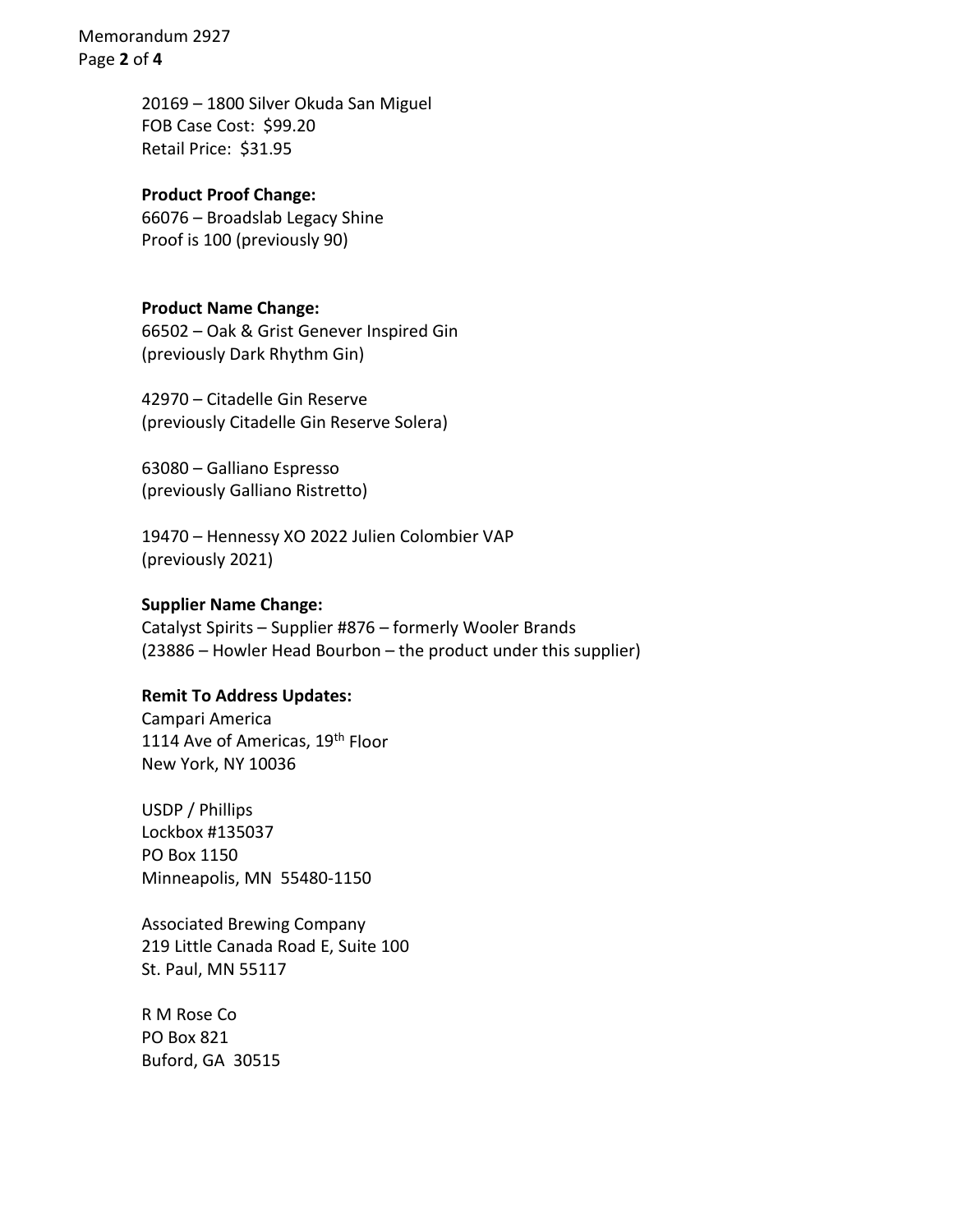# **Supplier Change:**

The following products have moved from Prost Beverage (supplier #434) to Two Trees Distilling Co (supplier #785) **effective immediately**:

|       | 33405 Two Trees Distilling Co. Tim Smith FIRE #32 Climax                                                                 |          |  | \$30.35 .75L 80 Johnson Brothers - Mutual Dist of NC |
|-------|--------------------------------------------------------------------------------------------------------------------------|----------|--|------------------------------------------------------|
|       | 33406 Two Trees Distilling Co. Tim Smith's Climax Wood Fired Whiskey \$30.35                                             |          |  | 1.75L 90 Johnson Brothers - Mutual Dist of NC        |
|       | 66163 Two Trees Distilling Co. Tim Smith's Climax Wood Fired Whiskey \$29.95 75L 90 Johnson Brothers - Mutual Dist of NC |          |  |                                                      |
| 66164 | <b>Two Trees Distilling Co. Tim Smith Southern Reserve Whiskey</b>                                                       | \$28.35  |  | 1.75L 90 Johnson Brothers - Mutual Dist of NC        |
|       | 66165 Two Trees Distilling Co. Tim Smith Southern Reserve Rye                                                            |          |  | S27.95 1.75L 90 Johnson Brothers - Mutual Dist of NC |
|       | 66166 Two Trees Distilling Co. Tim Smith Southern Reserve Bourbon                                                        | \$27.95  |  | 1.75L 190 JJohnson Brothers - Mutual Dist of NC      |
| 66167 | Two Trees Distilling Co. Tim Smith FIRE #32 Climax                                                                       | I\$29.95 |  | 1.75L 80 Johnson Brothers - Mutual Dist of NC        |

# **Broker Changes:**

The broker for the following USDP / Phillips (supplier #0070) products is now SGWS – Performance **effective immediately**:

| 65653 | <b>USDP / Phillips</b> | Centinela Anejo Teguila                     | \$53.35    | .75L        | 80   | SGWS - Performance        |
|-------|------------------------|---------------------------------------------|------------|-------------|------|---------------------------|
| 65654 | <b>USDP / Phillips</b> | Centinela Reposado Teguila                  | \$50.35    | .75L        | 80   | SGWS - Performance        |
| 29488 | <b>USDP / Phillips</b> | <b>Phillips Union Blended</b>               | \$21.35    | .75L        | 80   | SGWS - Performance        |
| 29491 | USDP / Phillips        | Phillips Union Vanilla Whiskey              | \$21.35    | .75L        | 70   | SGWS - Performance        |
| 29492 | <b>USDP / Phillips</b> | Phillips Union Cherry Whiskey               | \$21.35    | .75L        | 70   | SGWS - Performance        |
| 00409 | <b>USDP / Phillips</b> | Prairie Organic Kosher Vodka                | \$22.70    | .75L        | 80   | SGWS - Performance        |
| 21219 | <b>USDP / Phillips</b> | <b>Prairie Organic Gin</b>                  | \$1.00     | <b>50ML</b> | 80   | SGWS - Performance        |
| 40487 | <b>USDP / Phillips</b> | <b>Prairie Organic Gin</b>                  | \$21.95    | .75L        | 80   | SGWS - Performance        |
| 43292 | <b>USDP / Phillips</b> | Prairie Organic Cucumber Vodka              | \$22.35    | .75L        | 70   | SGWS - Performance        |
| 43293 | <b>USDP / Phillips</b> | Prairie Organic Vodka                       | \$21.95    | .75L        | 80   | SGWS - Performance        |
| 43294 | <b>USDP / Phillips</b> | Prairie Organic Vodka                       | \$34.95    | 1.75L       | 80   | SGWS - Performance        |
| 19872 | <b>USDP / Phillips</b> | <b>Revel Stoke Peanut Butter</b>            | \$19.15    | .75L        | 70   | SGWS - Performance        |
| 20801 | <b>USDP / Phillips</b> | <b>Revel Stoke Roasted Pecan</b>            | \$16.95    | .75L        | 70   | SGWS - Performance        |
| 20802 | <b>USDP / Phillips</b> | <b>Revel Stoke Pumpkin Spiced</b>           | \$15.15    | .75L        | 70   | SGWS - Performance        |
| 20804 | <b>USDP / Phillips</b> | <b>Revel Stoke Roasted Pineapple</b>        | \$15.15    | .75L        | 70   | SGWS - Performance        |
| 20818 | <b>USDP / Phillips</b> | <b>Revel Stoke Roasted Apple</b>            | \$15.15    | .75L        | 70   | SGWS - Performance        |
| 31501 | <b>USDP / Phillips</b> | <b>Revel Stoke</b>                          | \$16.95    | .75L        | 90   | SGWS - Performance        |
| 31503 | <b>USDP / Phillips</b> | <b>Revel Stoke Roasted Pecan</b>            | \$16.95    | .75L        | 70   | SGWS - Performance        |
| 00233 | <b>USDP / Phillips</b> | <b>Tomatin 18Y</b>                          | \$99.95    | .75L        | 92   | SGWS - Performance        |
| 34678 | <b>USDP / Phillips</b> | <b>Tomatin 12Y</b>                          | \$39.95    | .75L        | 86   | SGWS - Performance        |
| 34739 | <b>USDP / Phillips</b> | Tomatin 36Y                                 | \$999.95   | .75L        | 92   | SGWS - Performance        |
| 34741 | <b>USDP / Phillips</b> | <b>Tomatin 18Y</b>                          | \$70.70    | .75L        | 92   | SGWS - Performance        |
| 34743 | <b>USDP / Phillips</b> | <b>Tomatin Scotch Whisky Dualchas</b>       | \$30.35    | .75L        | 86   | SGWS - Performance        |
| 34748 | <b>USDP / Phillips</b> | <b>Tomatin 1972 Cask</b>                    | \$4,002.30 | .75L        | 84.2 | <b>SGWS - Performance</b> |
| 20578 | <b>USDP / Phillips</b> | Trader Vic's Macadamia Nut Liqueur 321.95   |            | .75L        | 53   | SGWS - Performance        |
| 20813 | <b>USDP / Phillips</b> | Trader Vics White Chocolate Liqueur \$21.95 |            | .75L        | 30   | SGWS - Performance        |
| 49291 | USDP / Phillips        | <b>Trader Vic's Coconut Rum</b>             | \$10.20    | .75L        | 42   | SGWS - Performance        |
| 51947 | <b>USDP / Phillips</b> | Trader Vic's Mai Tai                        | \$8.15     | .75L        | 20   | SGWS - Performance        |
| 58330 | <b>USDP / Phillips</b> | Trader Vic's Macadamia Nut Liqueur \$21.40  |            | .75L        | 53   | SGWS - Performance        |
| 20577 | <b>USDP / Phillips</b> | <b>UV Salty Caramel Apple</b>               | \$11.15    | .75L        | 60   | SGWS - Performance        |